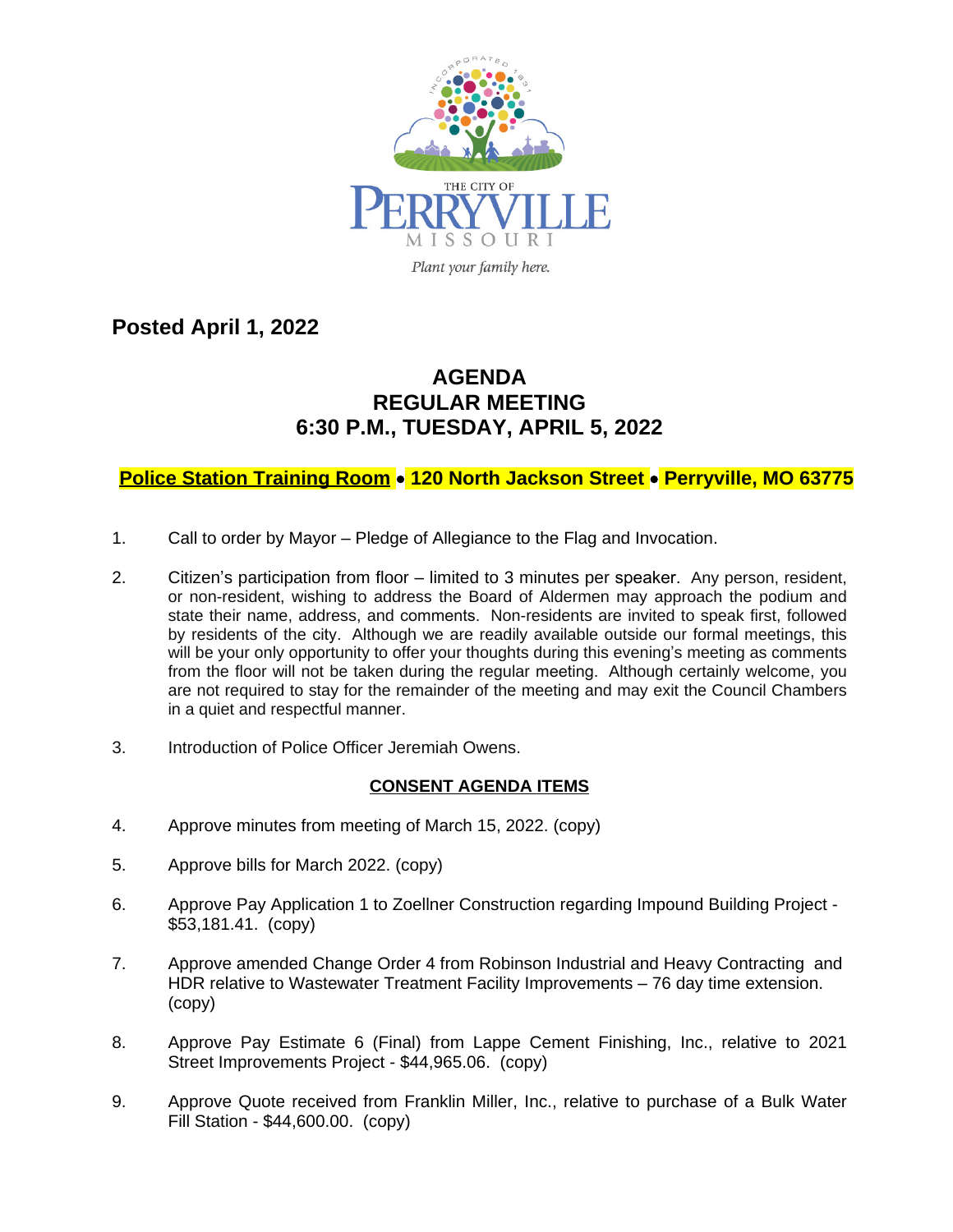- 10. Approve service agreement with Charter Communications Operating, LLC relative to Spectrum Enterprise service to the Wastewater Treatment Plant at 1131 Hidden Valley Lane. (copy)
- 11. Approve declaration of 2021 Residential Surplus Funds in the amount of \$86,553.26 relative to I55/Hwy 51 TIF and acknowledge that said funds were never collected by the TIF but were disbursed to the taxing entities by the County of Perry. (copy)
- 12. Approve declaration of 2021 Residential Surplus Funds in the amount of \$874.00 relative to Downtown Perryville TIF and acknowledge that said funds were never collected by the TIF but were disbursed to the taxing entities by the County of Perry. (copy)
- 13. Approve renewal of engagement with Beussink, Hey, Roe & Stroder, LLC for the 2021-22 auditing services. (copy)
- 14. Approve nomination and reappointment of Jacob Crawford, Jennifer Crawford, and John Crawford as Directors for the Perry Plaza Community Improvement District to each serve a term of four years, expiring April 5, 2026.
- 15. Acknowledge selection of contractor for the **foundation** portion of the Technical Education Facility Project from Robinson Industrial and Heavy Contracting (Construction Manager At-Risk) - \$530,891 plus mobilization costs. (copy)
- 16. Acknowledge selection of contractor for the **plumbing** portion of the Technical Education Facility Project from Robinson Industrial and Heavy Contracting (Construction Manager At-Risk) - \$381,615 plus mobilization costs. (copy)
- 17. Approve recommendation from Public Works Director Layton of items to be placed on the Purple Wave Auction site. (copy)
- 18. Approve recommendation from Assistant Chief Jones to dispose of surplus property removed from the Impound Building per the City's Purchasing Policy. (copy)
- 19. Approve request from River Hills Antique Tractor Club regarding Old Timers Days held on Saturday and Sunday, May 28-29, 2022. (copy)
- 20. Approve request to reschedule Immanuel Lutheran Church and School 5K Walk/Run fundraiser to May 21, 2022. (copy)
- 21. Approve request from Hiway Rodders Car Club to close streets for the Mayfest Car Show on May 7, 2021. (copy)
- 22. Approve request from Rotary Club regarding the fireworks display at City Park to be held on Sunday, July 3, 2021. (copy)
- 23. Approve request from Heroes for Kids to waive Perry Park Center fees for their July 16th Comic Con Charitable Event. (copy)
- 24. Approve request from the American Tractor Museum to designate a portion of North Main Street as "Tractor Alley" and authorize city employees to hang banners provided by the Museum. (copy)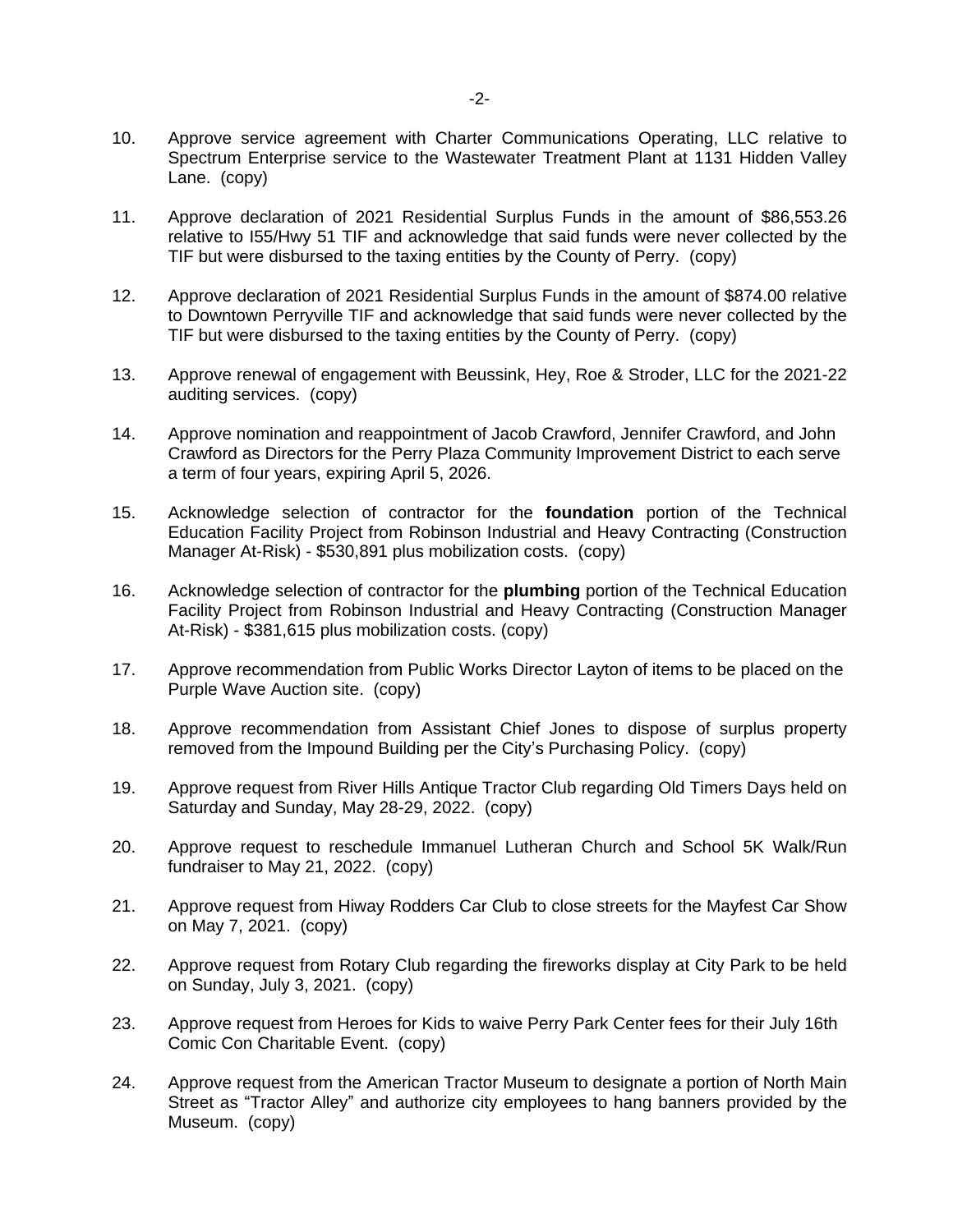25. Reapprove 2022-23 Pay Plan with revisions. (copy)

## **END OF CONSENT AGENDA**

- 26. Decision regarding special use permit request from Laurie LaGrone to sell flowers from her greenhouse at 1805 Old St. Mary's Road. (copy)
- 27. Bill No. 6281 for Ordinance No. 6498 Entering into Supplement No. 1 to the Aviation Project Consultant Agreement with Crawford, Murphy & Tilly, Inc., relative to Project 20- 063A-2 regarding Reconstruction of the Perryville Regional Airport Southeast Taxiway and East Apron Taxilane at the Perryville Regional Airport – second reading and final passage. (copy)
- 28. Bill No. 6282 for Ordinance No. 6499 Entering into an agreement with KimHEC relative to pretreatment program and NPDES permit assistance - second reading and final passage. (copy)
- 29. Bill No. 6283 for Ordinance No. 6500 Entering into an agreement with Aramark Uniform Services relative to uniforms and janitorial supplies for the City of Perryville - second reading and final passage. (copy)
- 30. Bill No. 6284 for Ordinance No. 6501 Entering into an agreement with Riverside Regional Library relative to renewal of lease for designated library space at the Perry Park Center - second reading and final passage. (copy)
- 31. Bill No. 6285 for Ordinance No. 6502 Accepting easement deed from Rozier Mercantile Company - second reading and final passage. (copy)
- 32. Bill No. 6286 for Ordinance No. 6503 Accepting annexation from Randy E. and Brenda K. Lorenz - second reading and final passage. (copy)
- 33. Bill No. 6287 for Ordinance No. 6504 Entering into an agreement with Ranken Technical College relative to the Perryville Technical Education Campus - second reading and final passage. (copy)
- 34. Bill No. 6288 for Expedite Ordinance No. 6505 Accepting the Plat of T. Davis Minor Subdivision - first and second reading and final passage. (copy enclosed - may be read by title only)
- 35. Committee Reports: Public Works, Public Safety, Finance, Liaison, Sidewalk, and Economic Development.
- 36. Report by City Administrator:
	- 2024 Perry County Eclipse Task Force (copy)
	- Col. John Clark POW Commemoration (copy)
	- Justice Center Update (copy)
	- Chamber Spring Banquet (copy)
- 37. Report by City Engineer.
- 38. Report by City Attorney.